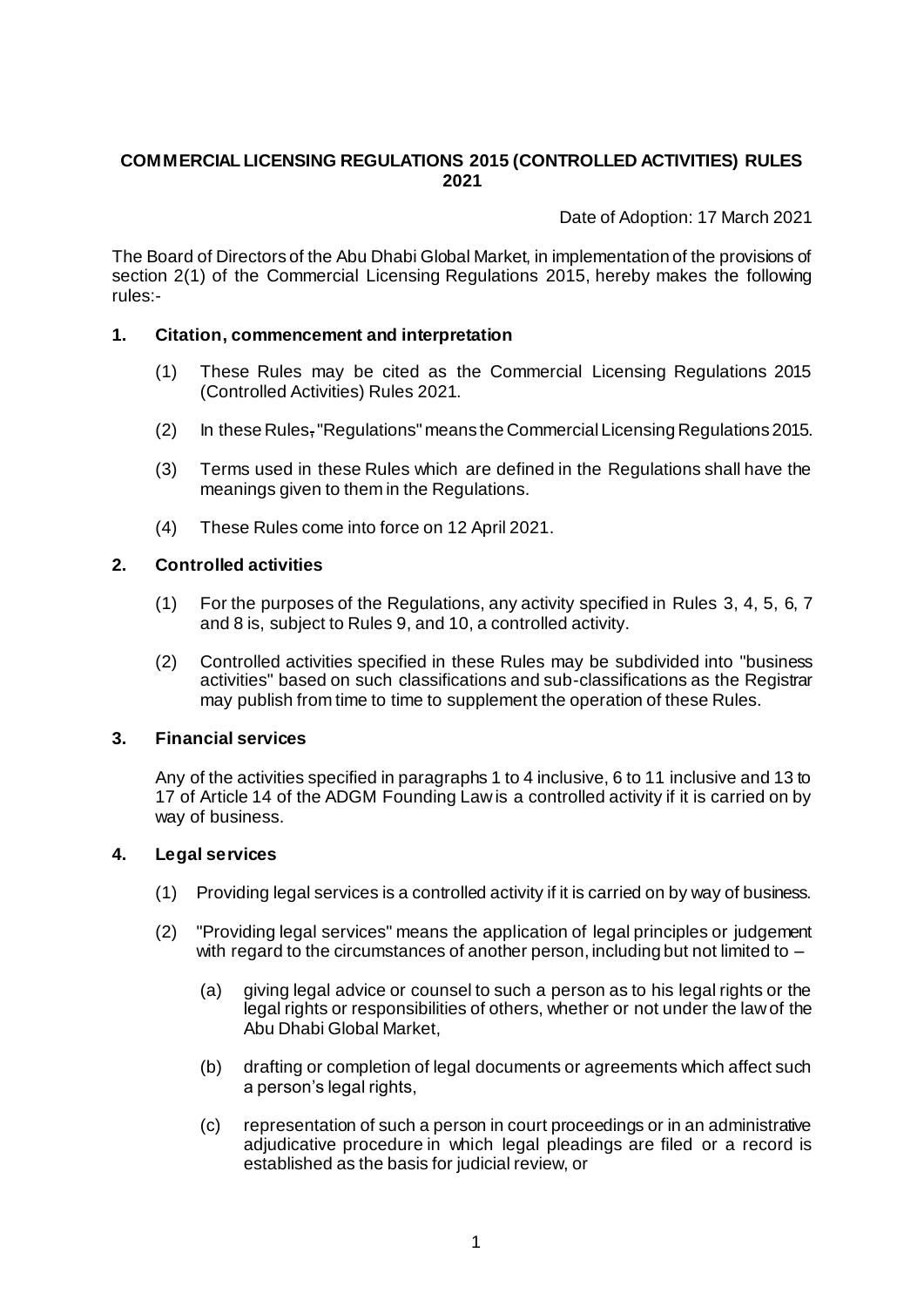(d) negotiation of legal rights or responsibilities on behalf of such a person*,*  including participation in employment negotiations, arbitrations or conciliations, but excluding acting as a lay representative authorised by an administrative agency or tribunal, serving as a judge, mediator, arbitrator, conciliator or facilitator.

# <span id="page-1-0"></span>**5. Accountancy services**

- (1) Providing accountancy services is a controlled activity if it is carried on by way of business.
- (2) "Providing accountancy services" means the application of accounting principles or judgement with regard to the circumstances of another person, including but not limited to the following –
	- (a) performing audit, examination, verification, investigation, certification, presentation or review of financial transactions and accounting records for such a person,
	- (b) preparing or certifying reports on audits or examinations of books or records of account, balance sheets, and other financial, accounting and related documents for such a person, or
	- (c) advising such a person on matters relating to accounting procedure and the recording, presentation or certification of financial information or data, including financial information or data required by any law for the time being in force in the Abu Dhabi Global Market.

## <span id="page-1-1"></span>**6. Insolvency practitioner services**

- (1) Providing insolvency practitioner services is a controlled activity if it is carried on by way of business.
- (2) "Providing insolvency practitioner services" means being appointed as or serving as in relation to a body corporate –
	- (a) a receiver,
	- (b) an administrative receiver,
	- (c) an administrator,
	- (d) an administrator of a Deed of Company Arrangement,
	- (e) a liquidator, or
	- (f) a provisional liquidator,

in each case under the Insolvency Regulations 2015.

## **7. Company services**

(1) Providing company services is a controlled activity if it is carried on by way of business.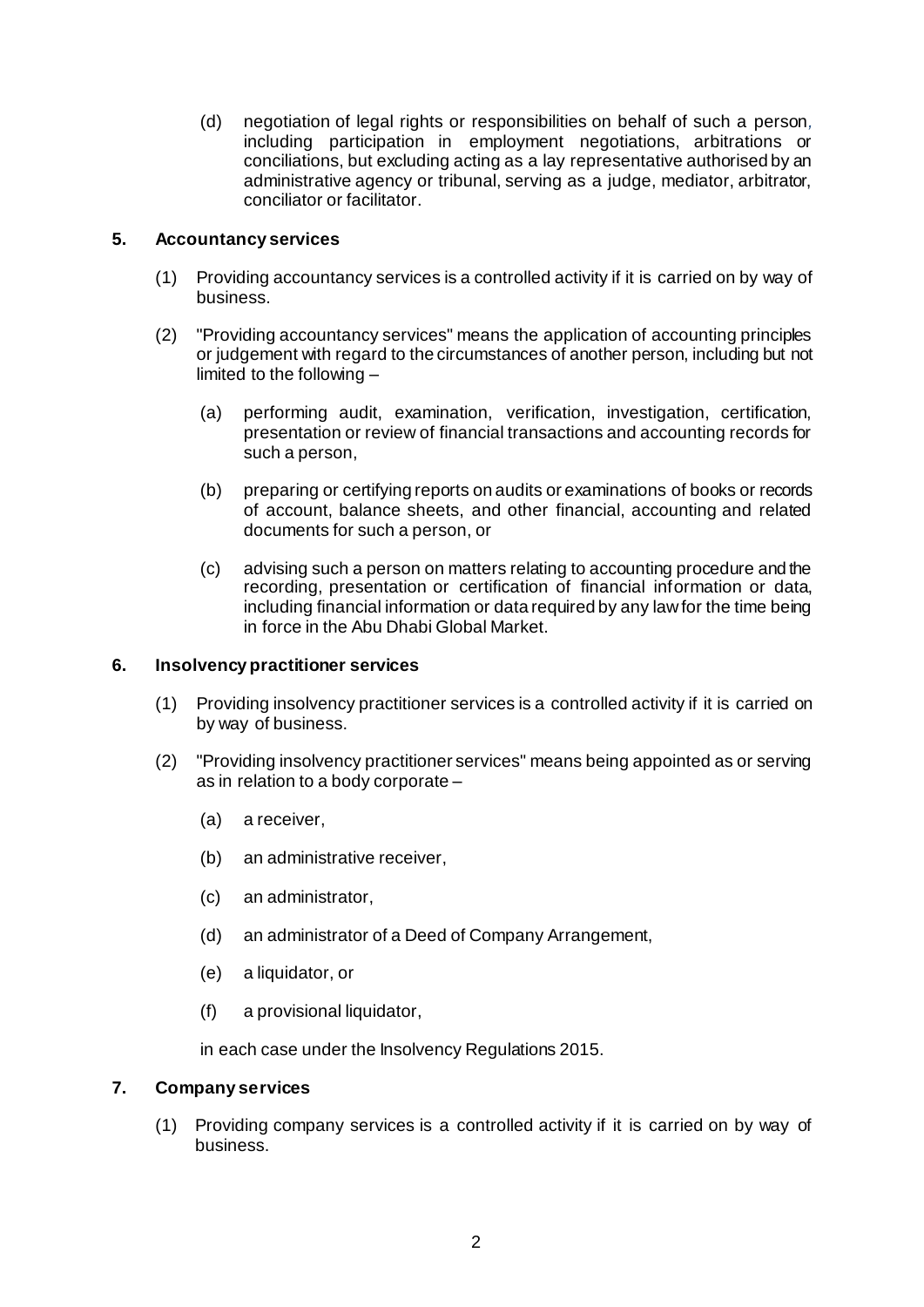- (2) "Providing company services" means providing any one or more of the following services–
	- (a) acting as an incorporation agent in connection with the incorporation or registration of bodies corporate in the Abu Dhabi Global Market,
	- (b) providing company services to any body corporate incorporated or registered under the Companies Regulations 2020 or the Foundations Regulations 2017,
	- (c) acting as a Registered Office Provider,
	- (d) providing directors, company secretaries, councillors, registered agent, or other officers to any body corporate incorporated or registered, or to be incorporated or registered, in the Abu Dhabi Global Market, or
	- (e) providing nominee shareholders of companies to any body corporate incorporated or registered in the Abu Dhabi Global Market,

subject to paragraph (4) below.

- (3) "Registered Office Provider" means the business activity of providing registered office services to any body corporate incorporated or registered, or to be incorporated or registered, in the Abu Dhabi Global Market.
- (4) Persons who–
	- (a) conduct the business activity of acting as a Registered Office Provider, or
	- (b) advise on the incorporation and registration of, or provide nominee services to, bodies corporate within Abu Dhabi Global Market as an incidental part of conducting the business activities of financial services advisory activities, management consultancy, compliance consultancy, legal consultancy or accountancy,

without providing any other company service set out in paragraph (2) above are not providing company services within the meaning of these Rules.

#### **8. Other economic activities**

Any economic activity, other than the activities specified in Rules [3,](#page-0-0) [4,](#page-0-1) [5,](#page-1-0) [6](#page-1-1) and 7 is a controlled activity, if it is carried on by way of business.

#### **9. General exclusions**

- (1) An individual does not carry on a controlled activity if he carries on an activity solely as an employee who is employed or appointed under a contract of service.
- (2) A person does not carry on a controlled activity to the extent that he exercises a power or performs a duty or function –
	- (a) of a public nature,
	- (b) on behalf of a public authority, or